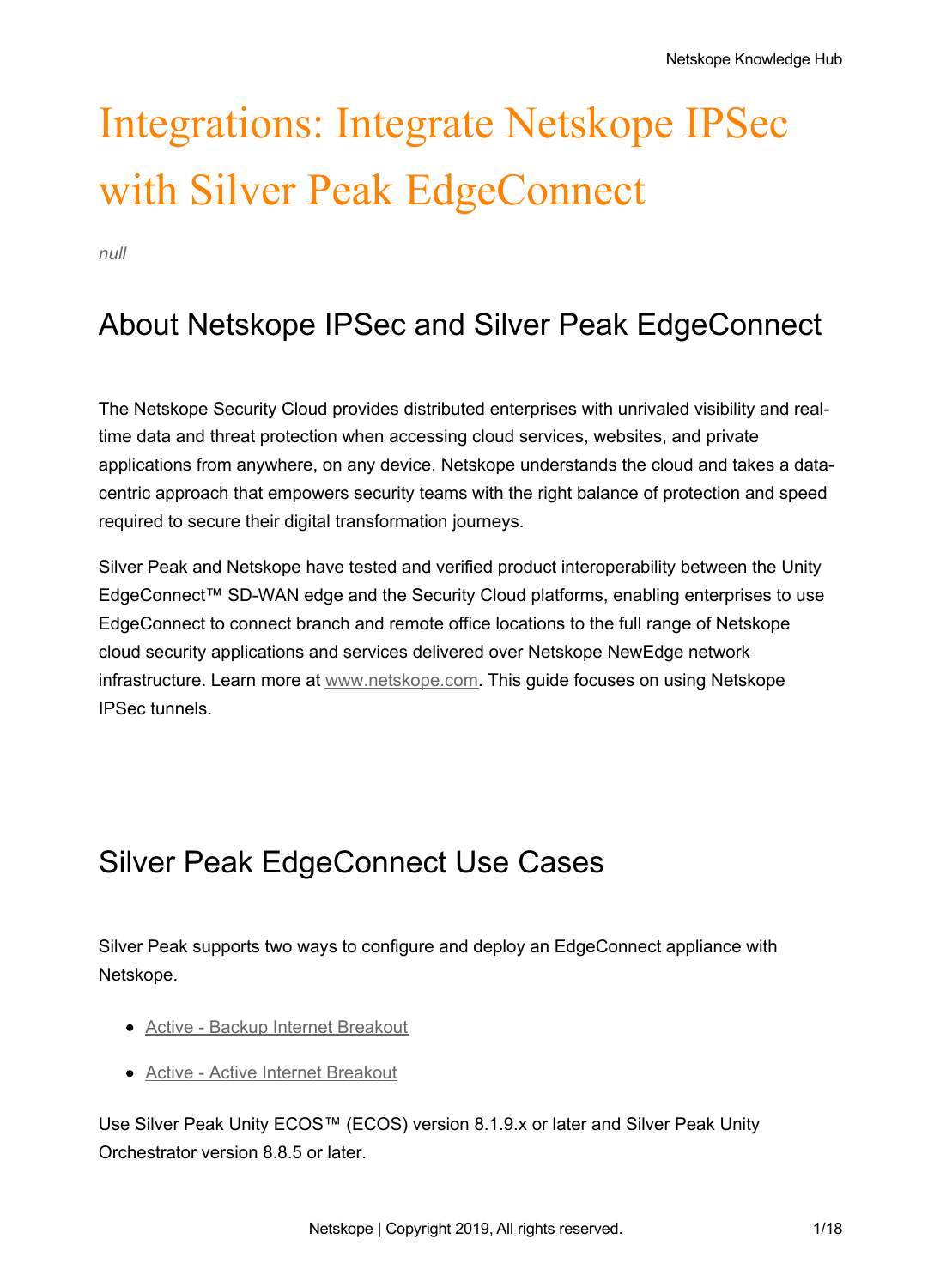Netskope Security Cloud accepts HTTP and HTTPS traffic on standard (80 and 443) or custom ports.

### Active - Backup Internet Use Case

When an EdgeConnect appliance has access to the Internet using a single internet service provider (ISP), the appliance can create IPSec tunnels to a primary Netskope Point of Presence (POP) and a secondary Netskope POP, as shown in the following figure.

|                            |            | <b>Primary Tunnel</b> | Primary                |
|----------------------------|------------|-----------------------|------------------------|
| Silver Peak<br>EdgeConnect | <b>ISP</b> | Secondary Tunnel      | POP<br>Failover<br>POP |

In this scenario, the tunnel to the primary POP carries all traffic unless the tunnel or POP become unavailable. In this case, traffic will automatically failover to the secondary POP.

#### **Create a Tunnel on Netskope**

- 1. Log in to your Netskope tenant.
- 2. On the Home page, click **Settings** in the bottom left.
- 3. Under Settings, click **Security Cloud Platform**.
- 4. Under Traffic Steering, click **IPSec**. The IPSec page lists all your configured IPSec tunnels.
- 5. Click **Add New Tunnel**. The Add New IPSec Tunnel page opens.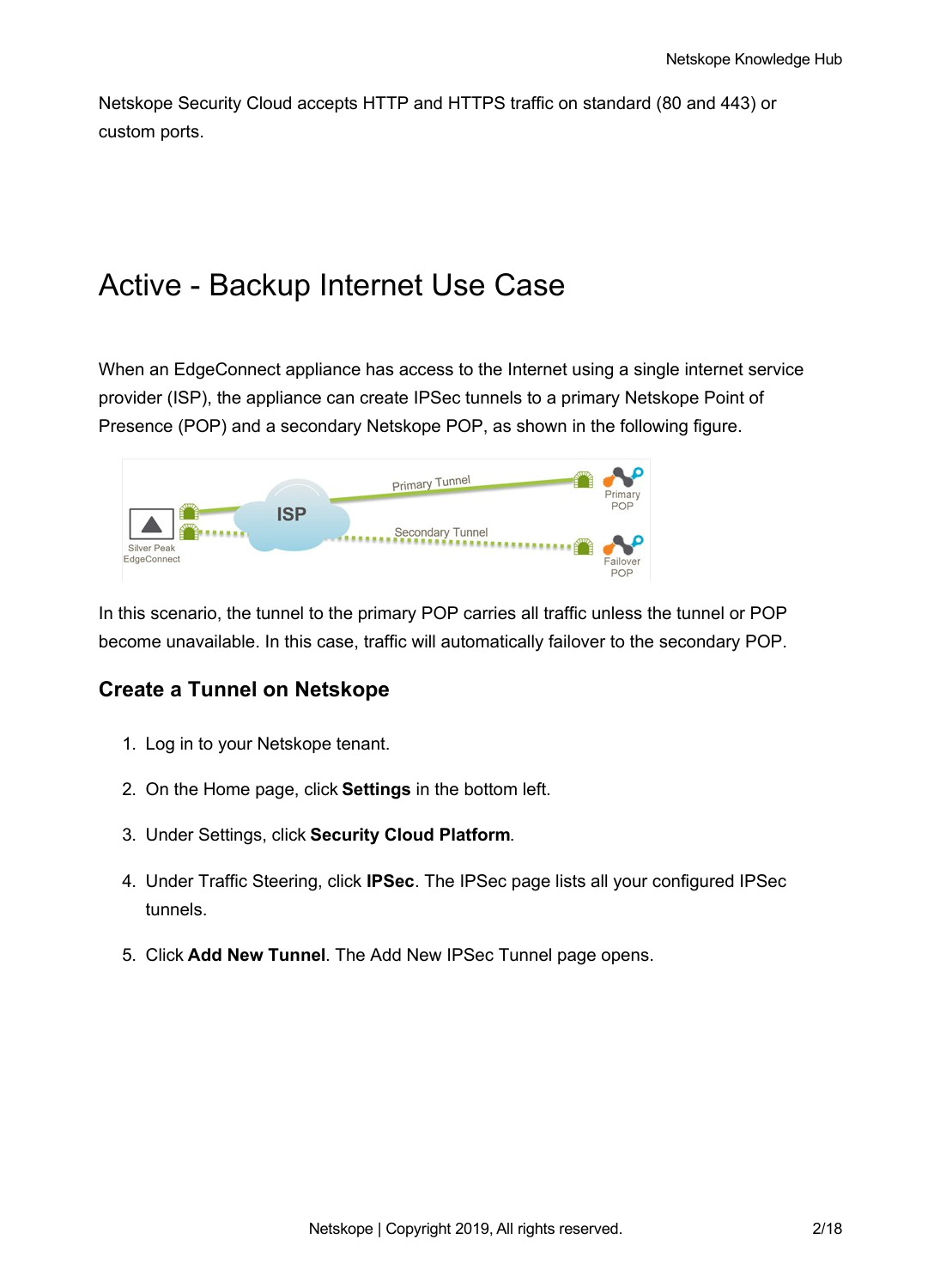| Add New IPsec Tunnel                                                                                                                                                            | × |
|---------------------------------------------------------------------------------------------------------------------------------------------------------------------------------|---|
| <b>Tunnel Peers</b>                                                                                                                                                             |   |
| Traffic will be steered from your source devices to Netskope points of presence(POPs). For<br>best performance, select the geographically closest POPs. Only IKEv2 is supported |   |
| Note: Use the Netskope POP's IP address as tunnel's remote identity.                                                                                                            |   |
| <b>TUNNEL NAME*</b>                                                                                                                                                             |   |
| Enter a name to remember the tunnel by                                                                                                                                          |   |
|                                                                                                                                                                                 |   |
| SOURCE IP ADDRESS                                                                                                                                                               |   |
| <b>Enter IP Address</b>                                                                                                                                                         |   |
| SOURCE IDENTIT                                                                                                                                                                  |   |

6. Enter or select the new tunnel parameters as follows:

| <b>Parameter</b>             | <b>Description</b>                                                                                                           |
|------------------------------|------------------------------------------------------------------------------------------------------------------------------|
| Tunnel Name                  | Enter a descriptive name for the tunnel.<br>For example, use some combination of<br>the appliance name and interface name.   |
|                              | The public IP address of the WAN<br>interface on the EdgeConnect appliance<br>that will originate the IPSec tunnel.          |
| Source IP Address (optional) | In Unity Orchestrator, you can determine<br>an interface's public IP address on the                                          |
|                              | Interfaces page (Configuration ><br>Networking > Interfaces).                                                                |
|                              | Enter a unique name that will identify the<br>EdgeConnect source for this tunnel.                                            |
| Source Identity              | You will use the source identity as the<br>Local IKE Identifier when configuring the<br>tunnel on the EdgeConnect appliance. |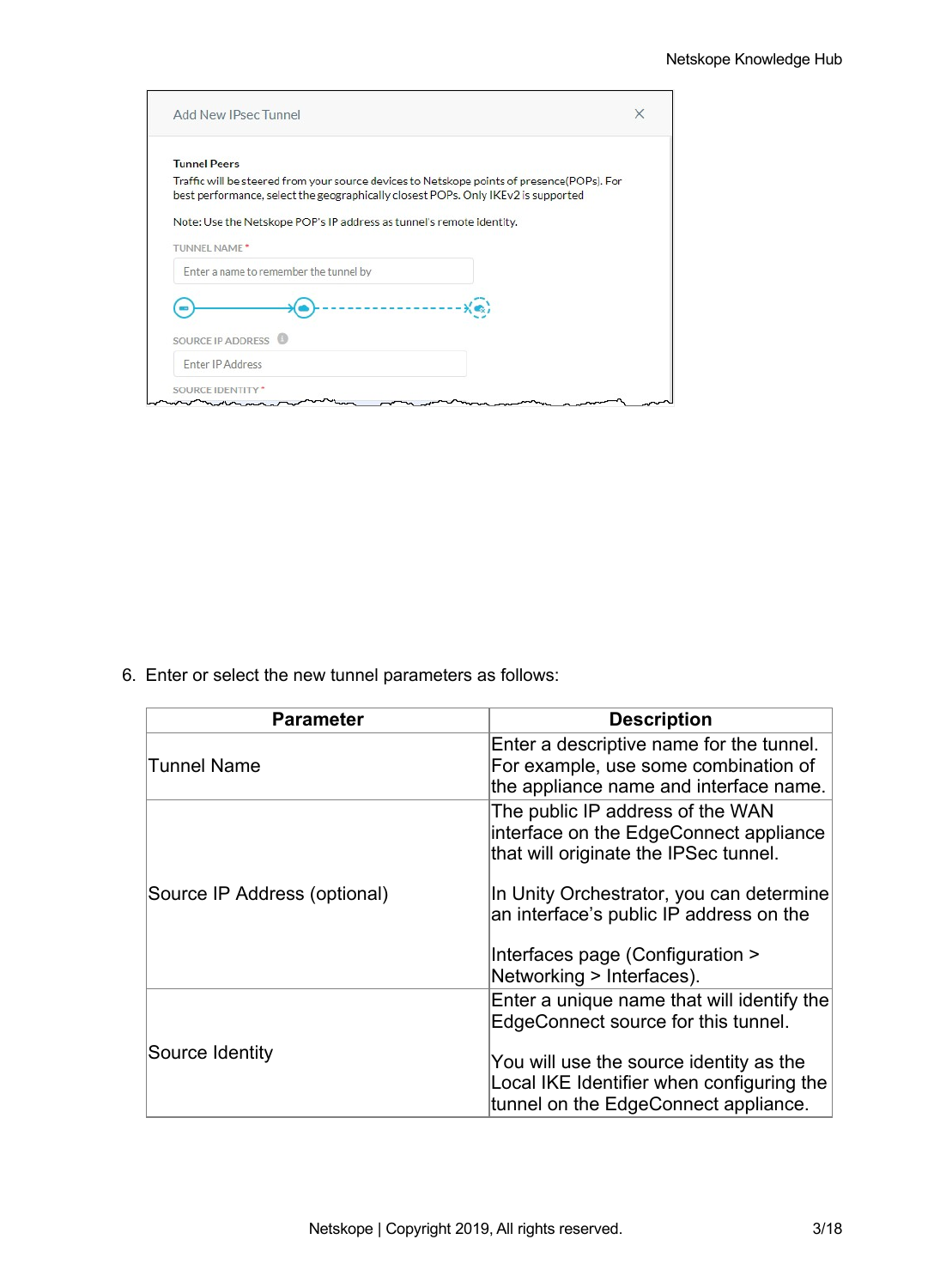| <b>Parameter</b>            | <b>Description</b>                                                                                                                                                                                                         |
|-----------------------------|----------------------------------------------------------------------------------------------------------------------------------------------------------------------------------------------------------------------------|
| <b>Primary Netskope POP</b> | Select a primary Netskope POP that is<br>geographically closest to the<br>EdgeConnect appliance that will<br>originate the tunnel.                                                                                         |
| Failover Netskope POP       | Select a failover POP from the list of<br>those available.                                                                                                                                                                 |
| Pre-shared Key              | Enter a complex pre-shared key that<br>both sides of the tunnel will use to<br>lauthenticate one another.<br>You will need to use the same pre-<br>shared key when configuring the tunnel<br>on the EdgeConnect appliance. |
| <b>Encryption Cipher</b>    | Select AES128-CBC or AES256-CBC<br>for encrypting the connection.                                                                                                                                                          |
| Maximum Bandwidth           | Select the maximum bandwidth to allow<br>on the tunnel.                                                                                                                                                                    |

7. When the tunnel configuration is complete, click **Add**.

You should see the new tunnel displayed on the Netskope IPSec page.

| Security Cloud Platform > Traffic Steering ><br><b>IPSec</b> |                                                                                                                                                                        |                 |                                    |                   |                                                  |  |
|--------------------------------------------------------------|------------------------------------------------------------------------------------------------------------------------------------------------------------------------|-----------------|------------------------------------|-------------------|--------------------------------------------------|--|
| View Supported IPSec Options here.<br><b>ADD NEW TUNNEL</b>  | Create and manage secure IPSec tunnels from your source devices such as routers and firewalls to Netskope's point of presence(POPs).<br><b>IMPORT TUNNELS FROM CSV</b> |                 |                                    |                   |                                                  |  |
| <b>IPSec Tunnels</b><br>9 TUNNELS                            |                                                                                                                                                                        |                 | Sort by: Name                      | $\mathcal{L}$     | <b>DELETE</b><br><b>ENABLE</b><br><b>DISABLE</b> |  |
| <b>STATUS</b>                                                | NAME <sup>+</sup>                                                                                                                                                      | SOURCE IDENTITY | PRIMARY POP                        | <b>ENCRYPTION</b> | THROUGHPUT                                       |  |
| ?                                                            | kennesaw1-ineta                                                                                                                                                        | kennesaw1-ineta | 163.116.135.38 (NYC1 -  AES128-CBC |                   | 0.00 Kbps                                        |  |

#### **Configure Tunnels on EdgeConnect**

Follow the steps below to configure IPsec tunnels. You will need to create an IPsec VPN tunnel to the primary POP and an IPsec VPN tunnel to the failover POP.

#### **Create a Tunnel to a Primary POP**

- 1. Log in to Silver Peak Unity Orchestrator.
- 2. In the device tree on the left, select the EdgeConnect appliance where you want to configure the tunnel to Netskope.
- 3. Open the Tunnels tab (click Configuration > Networking > Tunnels > Tunnels).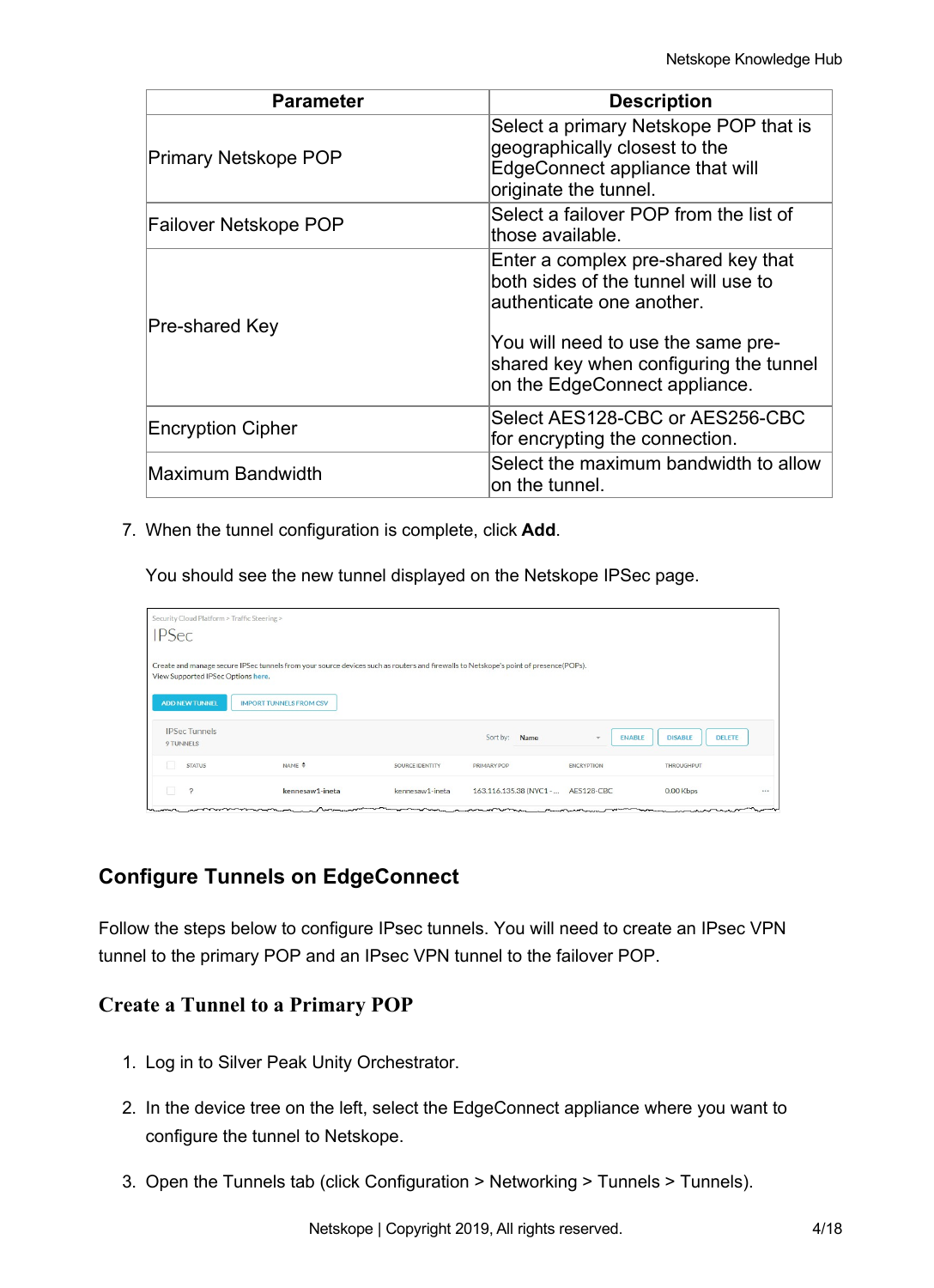- 4. Click the edit icon  $\blacksquare$  on the left of any row in the table.
- 5. On the tunnels detail page, click **Passthrough** at the top of the table, and then click **Add Tunnel**.

Add Passthrough Tunnel × General General Alias  $\pmb{\mathrm{v}}$ GRE Mode Admin up  $\pmb{\mathrm{v}}$ Local IP Type to select Remote IP  $^\mathrm{v}$ NAT none Peer/Service Type to select Auto Max BW Enabled  $\overline{\mathcal{L}}$ Max BW Kbps Kbps Save Cancel

The Add Passthrough Tunnel dialog opens.

6. Enter or select the new tunnel parameters as follows:

| <b>Parameter</b>    | <b>Description</b>                                                                                                                                                 |
|---------------------|--------------------------------------------------------------------------------------------------------------------------------------------------------------------|
| Alias               | Enter a descriptive name for the tunnel.                                                                                                                           |
| Mode                | Select <b>IPSec</b> .                                                                                                                                              |
| Admin               | The administrative state of the tunnel.<br>You can leave this at the default value of<br>up.                                                                       |
| Local IP            | The IP address of the WAN interface<br>that will originate the IPSec tunnel. Click<br>into this field and select the IP address<br>from those available.           |
| Remote IP           | Enter the IP address of the primary<br>Netskope POP that you configured in<br>Netskope.                                                                            |
| <b>NAT</b>          | This should be set tonone.                                                                                                                                         |
| Peer/Service        | Enter the name of a new service that will<br>use this tunnel. You will use this service<br>for configuring breakout to Netskope<br>under Business Intent Overlays. |
| Auto Max BW Enabled | Leave this checkbox selected to let the<br>appliance auto-negotiate the maximum<br>tunnel bandwidth.                                                               |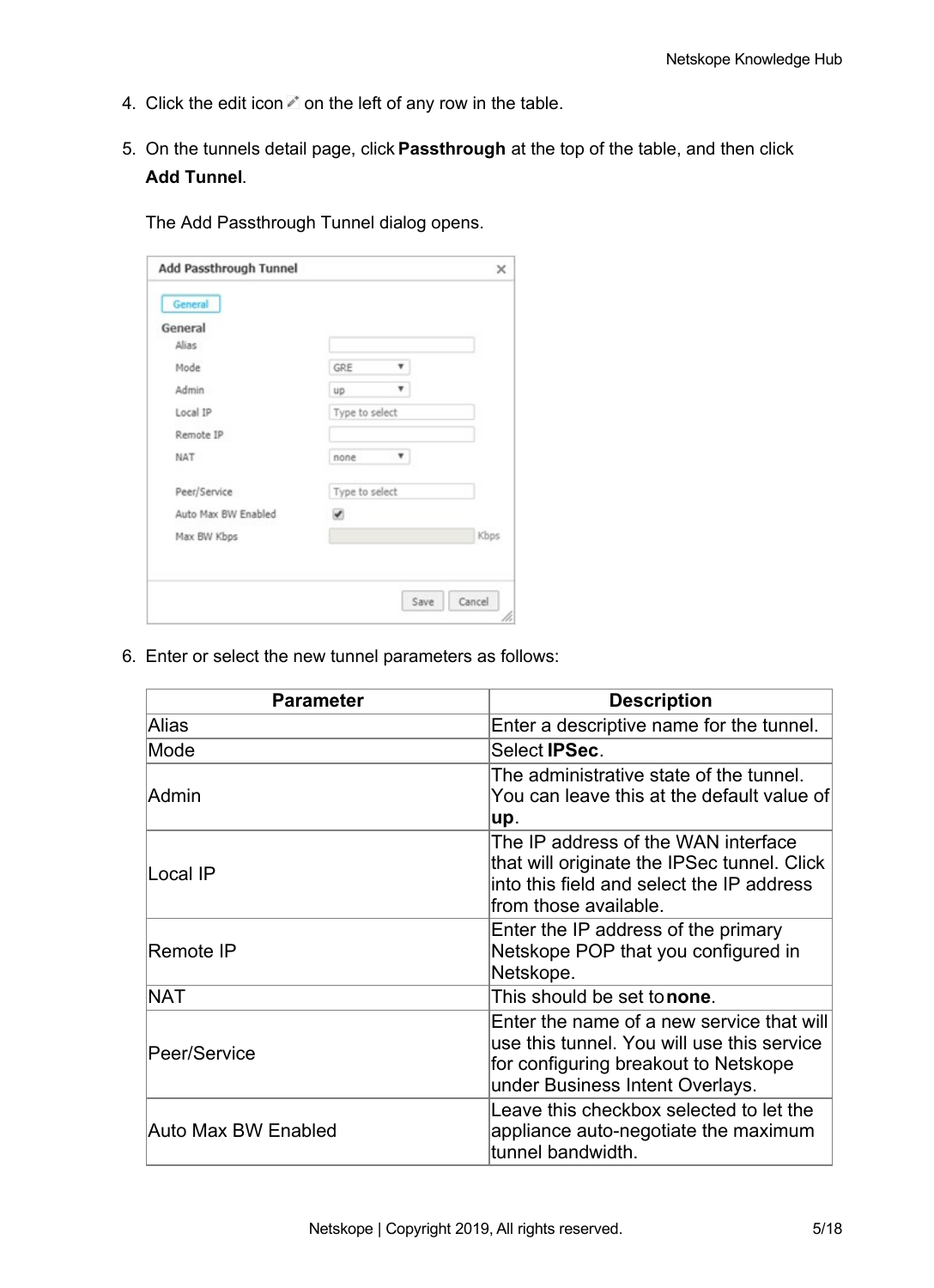|                           | <b>Parameter</b>            | <b>Description</b>                                             |
|---------------------------|-----------------------------|----------------------------------------------------------------|
| Max<br><b>BW Kbps</b>     |                             | This field is not available when auto<br>bandwidth is enabled. |
| Modify Passthrough Tunnel |                             | $\times$                                                       |
| General<br>IKE<br>IPsec   |                             |                                                                |
| General                   |                             |                                                                |
| Alias                     | ThirdParty_Netskope_INETA_P |                                                                |
| Mode                      | IPSec                       |                                                                |
| Admin                     | ۷<br>up                     |                                                                |
| Local IP                  |                             |                                                                |
| Remote IP                 | 163.116.135.38              |                                                                |
| NAT                       | ۷.<br>none                  |                                                                |
| Peer/Service              | Netskope_Primary_POP1       |                                                                |
| Auto Max BW Enabled       | $\overline{\mathcal{L}}$    |                                                                |
| Max BW Kbps               | 300000(Auto)                | Kbps                                                           |

- 7. Click **IKE** in the Add Passthrough Tunnel dialog.
- 8. Enter or select the new tunnel parameters as follows:

Set the IKE Version to IKE v2 first at the bottom because this will change some of the other fields availability.

| <b>Parameter</b>         | <b>Description</b>                                                                      |
|--------------------------|-----------------------------------------------------------------------------------------|
| <b>IKE Version</b>       | Set to IKE v2.                                                                          |
| Preshared Key            | Enter the same preshared key that you<br>created on Netskope.                           |
| Authentication Algorithm | Select SHA1.                                                                            |
| Encryption Algorithm     | Select the same algorithm as on<br>Netskope (AES-128 or AES-256).                       |
| Diffie-Hellman Group     | Select 14.                                                                              |
| Rekey Interval/Lifetime  | Leave the default value of 480.                                                         |
| Dead Peer Detection      | Leave the delay time at its default value,<br>and retry count cannot be changed.        |
| Local IKE Identifier     | Enter the Source Identity that you<br>assigned to the tunnel on Netskope.               |
| Remote IKE Identifier    | Enter the IP address of the primary<br>Netskope POP that you configured in<br>Netskope. |
| Phase 1 Mode             | This value cannot be changed.                                                           |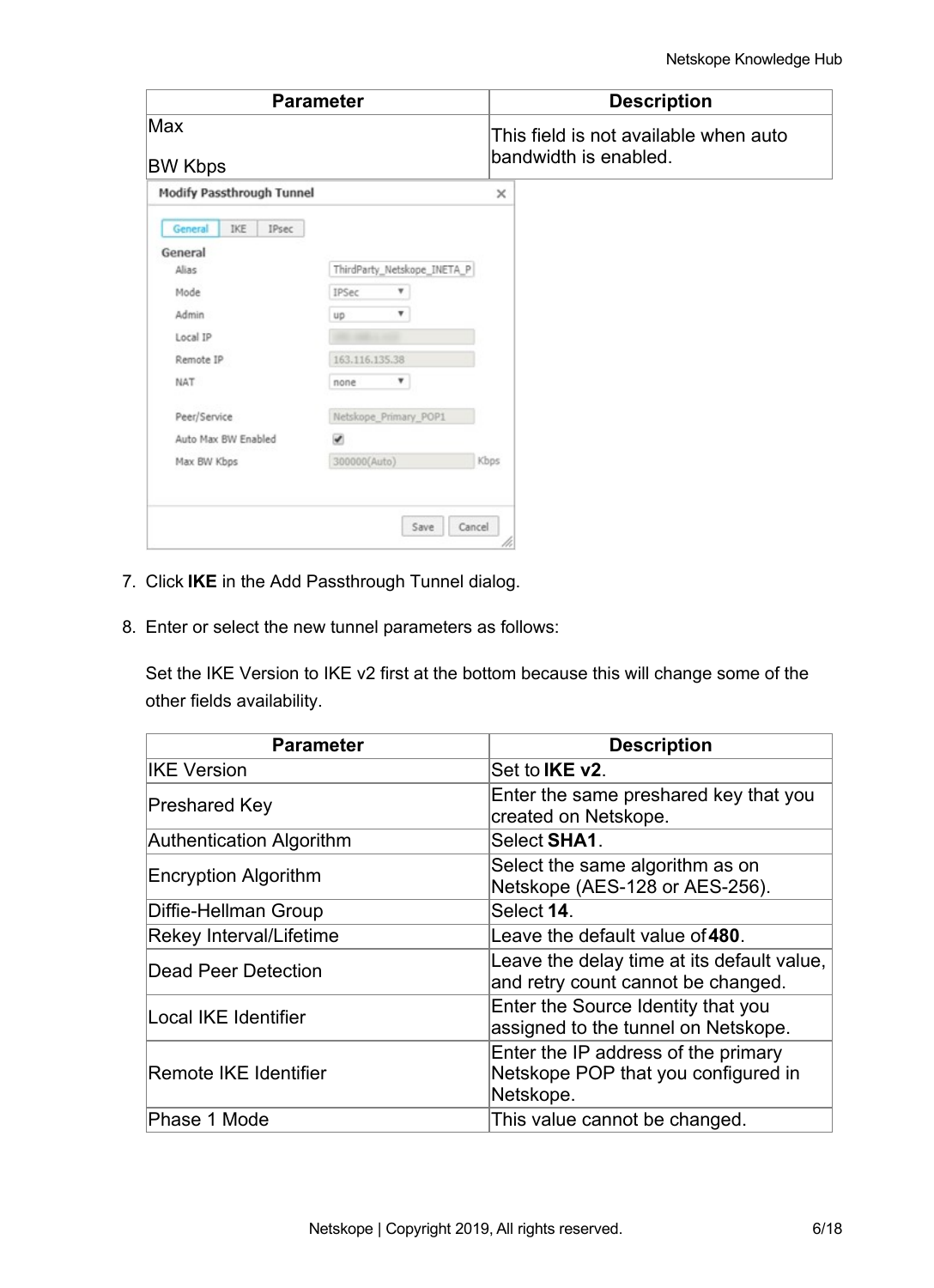| General<br><b>IKE</b><br>IPsec |                                |      |
|--------------------------------|--------------------------------|------|
| <b>IKE</b>                     |                                |      |
| Preshared Key                  |                                |      |
| Authentication Algorithm       | SHA1<br>۷                      |      |
| Encryption Algorithm           | AES-256<br>٠                   |      |
| Diffie-Hellman Group           | 14                             |      |
| Rekey Interval/Lifetime        | 480                            | Mins |
| Dead Peer Detection            |                                |      |
| Delay time                     | 10                             | Secs |
| Retry Count                    | 3                              |      |
|                                | DPD effective timeout 34 Secs. |      |
| Local IKE Identifier           |                                |      |
| Remote IKE Identifier          | 163.116.135.38                 |      |
| Phase 1 Mode                   | Aggressive <b>v</b>            |      |
| <b>IKE Version</b>             | IKE v2<br>۰                    |      |
|                                |                                |      |

- 9. Click the **IPsec** button at the top of the Add Passthrough Tunnel dialog.
- 10. Enter or select the new tunnel parameters as follows:

| <b>Parameter</b>                               |                    |      |                                                  | <b>Description</b>                       |  |  |
|------------------------------------------------|--------------------|------|--------------------------------------------------|------------------------------------------|--|--|
| Authentication Algorithm                       |                    |      | Select SHA1.                                     |                                          |  |  |
| Encryption Algorithm                           |                    |      | Select AES-128.<br>Leave this checkbox selected. |                                          |  |  |
| Enable IPsec Anti-Replay Window                |                    |      |                                                  |                                          |  |  |
| Rekey Interval/Lifetime                        |                    |      | You can leave these values at their<br>defaults. |                                          |  |  |
| <b>Perfect Forward Secrecy Group</b>           |                    |      | 14.                                              | This can be left at the default value of |  |  |
| <b>Modify Passthrough Tunnel</b>               |                    |      | $\times$                                         |                                          |  |  |
| IKE<br><b>IPsec</b><br>General<br><b>IPsec</b> |                    |      |                                                  |                                          |  |  |
| Authentication Algorithm                       | SHA1<br>۷          |      |                                                  |                                          |  |  |
| Encryption Algorithm                           | ۳.<br>AES-128      |      |                                                  |                                          |  |  |
| Enable IPsec Anti-replay Window                | ☞                  |      |                                                  |                                          |  |  |
| Rekey Interval/Lifetime                        | 120<br>$\mathbf 0$ |      | Mins $(0 = disabeled)$                           |                                          |  |  |
|                                                |                    |      | MegaBytes $(0 = disabeled)$                      |                                          |  |  |
| Perfect Forward Secrecy Group                  | ۳<br>14            |      |                                                  |                                          |  |  |
|                                                |                    | Save | Cancel                                           |                                          |  |  |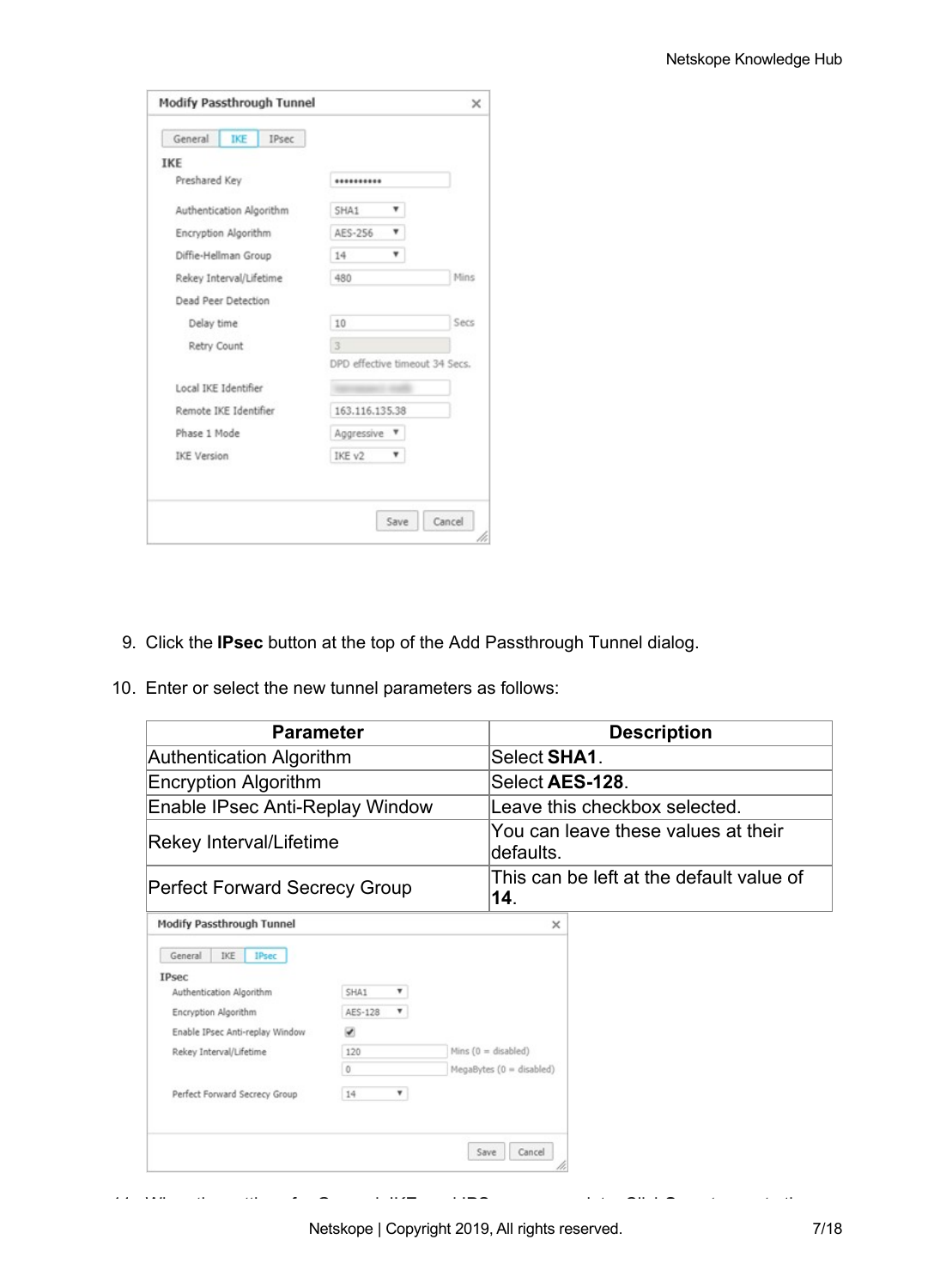11. When the settings for General, IKE, and IPSec are complete. Click**Save** to create the new tunnel.

#### **Create a Tunnel to a Failover POP**

- 1. Click **Add Tunnel** to create a second tunnel to the failover POP.
- 2. Use the same values that you used for the first tunnel except for the following:
	- Alias: Use a different name for the second Silver Peak tunnel.
	- Remote IP: Enter the IP address of the failover POP that you configured in Netskope.
	- Peer/Service: Create a new service name that will direct traffic to the failover POP.
	- Remote IKE Identifier: Use the IP address of the failover POP.

#### **Configure Business Intent Overlay Policies**

Complete the following steps to configure BIO policies to associate with Netskope.

After creating the IPsec tunnels from the EdgeConnect appliance to the primary and failover POPs, create a business intent overlay (BIO) that points to those IPsec tunnels. Using access control lists (ACL), specify the applications that you want to forward to Netskope on the BIO screen.

Before creating a BIO, create ACLs on the **Configuration** > **Template** screen and apply them on the EdgeConnect appliance. Refer to the BIO and ACL online help for more information.

1. On the Orchestrator home screen, select **Configuration** > **Business Intent Overlays**.

The **Business Intent Overlays** tab opens.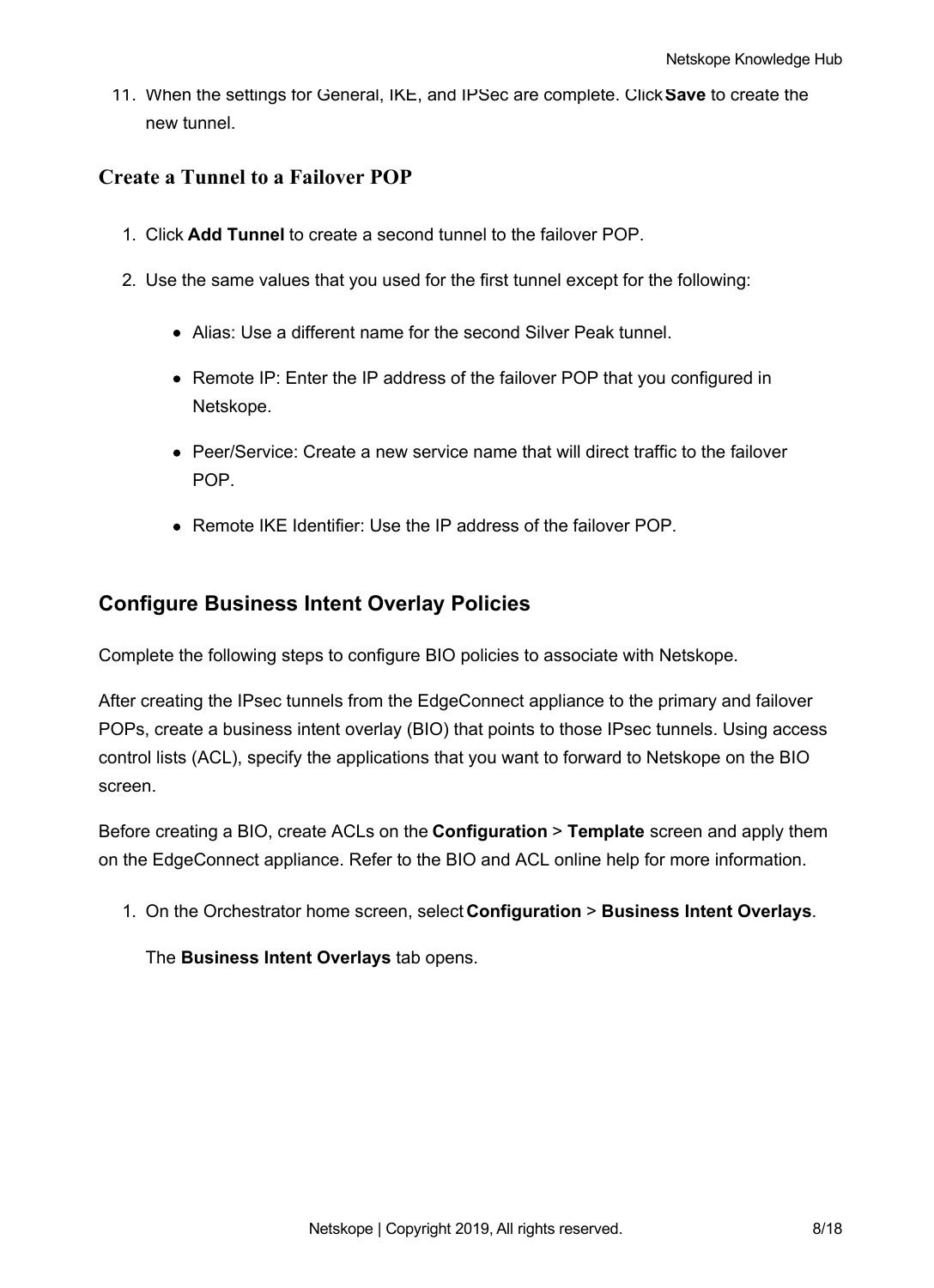|                          |                               |                               |                         | SD-WAN Traffic to Internal Subnets /              |                                              | Breakout Traffic to Internet & Cloud Services /      |                                  |                                                      |  |
|--------------------------|-------------------------------|-------------------------------|-------------------------|---------------------------------------------------|----------------------------------------------|------------------------------------------------------|----------------------------------|------------------------------------------------------|--|
| Priority                 | Overlay                       | Region                        | $Topology$ $Hubs +$     | Primary Interfaces                                | <b>Backup Interfaces</b><br>OoS & Security + | Policy Order                                         | Primary Interfaces               | <b>Backup Interfaces</b>                             |  |
| 1                        | <b>GUEST</b>                  | Global                        | Regional Hub &<br>Spoke | $-2$ $\cap$ INETA<br>$(2)$ $\bigcap$ INETB        | $-20$ LTEA<br>20 LTEB                        | 1 Cr. Netskope_Prima                                 |                                  |                                                      |  |
| $\equiv$<br>×            | Match Traffic<br><b>GUEST</b> | Regions F                     |                         | High Quality<br>Waterfall: Overall Quality        | If Pri & Sec Down                            | 2 <>> Netskope_Backu<br>3 3 Backhaul                 |                                  |                                                      |  |
| 2                        | <b>REALTIME</b>               | Global                        | Regional Hub &<br>Spoke | TIC TRANSIT1<br>$-2$ $\cap$ INETA                 | 20 LTEA<br>20 LTEB                           |                                                      |                                  | Branch EAST3-Google EAST2-AWS APJ1-Azure AUS1-AWS EM |  |
| $\sim$                   | Match Traffic                 | Regions $\blacktriangleright$ |                         | ② 凸 INETB<br><b>2 C INETC</b>                     | $(2)$ $\bigcap$ SAT1                         | 1 (Y) Backhaul                                       | <b>C INETA</b><br><b>C</b> INETB | <b>CILTEA</b><br>C NOTUN                             |  |
| ×                        | <b>REALTIME</b>               |                               |                         | High Availability                                 | If Pri & Sec Down                            | $2$ Break out                                        | <b>C</b> INETC                   |                                                      |  |
|                          |                               |                               |                         | Waterfall: Overall Quality                        |                                              |                                                      | Waterfall: Latency               |                                                      |  |
| 3                        | <b>BATCH</b>                  | Global                        | Regional Hub &<br>Spoke | $-20$ C INETA<br>(2) 凸 INETB                      | $-20$ LTEA<br>20 LTEB                        |                                                      |                                  | Branch EAST3-Google EAST2-AWS APJ1-Azure AUS1-AWS EM |  |
| $\sim$                   | Match Traffic                 | Regions F                     |                         | <b>ED CLINETC</b>                                 | $-21$ SAT1                                   | 1 < Backhaul                                         | <b>C INETA</b><br><b>C INETB</b> | <b>CLTEA</b><br><b>C NOTUN</b>                       |  |
| $\!\times\!$             | <b>BESTEFFORT</b>             |                               |                         | <b>High Throughput</b><br>Balanced: Link Capacity | If Pri & Sec Down                            | 2 Cr Netskope Prima O INETC<br>3 Cr. Netskope Backu. | Balanced                         |                                                      |  |
| $\overline{4}$           | <b>BUSINESS</b>               | Global                        | Regional Hub &<br>Spoke | $\Box$ $\Box$ TRANSIT1<br>$\sqrt{2}$ $\Box$ INETA | $-20$ LTEA<br>2 C LTEB                       | 1 CD Netskope Prima O INETA                          |                                  | <b>CILTEA</b>                                        |  |
| $=$                      | Match Traffic                 | Regions <b>F</b>              |                         | 2 C INETB<br>$(2)$ $\bigcap$ INETC                | $(2)$ <sup>O</sup> SAT1                      | 2 Cr. Netskope Backu                                 | <b>C INETB</b><br><b>C INETC</b> | <b>CINOTUN</b>                                       |  |
| ×                        | <b>BUSINESS</b>               |                               |                         | High Quality<br>Waterfall: Overall Quality        | If Pri & Sec Down                            | 3 CD Backhaul                                        | Waterfall: Auto                  |                                                      |  |
| 5                        | <b>RECREATIONAL</b>           | Global                        | Regional Hub &<br>Spoke | COCOINETA<br><b>TIC INFTB</b>                     | <b>TTO LTEA</b>                              | $1 \bigcirc$ Break out                               | <b>C INETA</b>                   | <b>C</b> LTEA                                        |  |
| $\overline{\phantom{a}}$ | Match Traffic                 | Regions <b>F</b>              |                         | High Ouality                                      | If Pri & Sec Down                            | 2 3 Backhaul                                         | <b>C INETB</b><br><b>C</b> INETC | <b>C NOTUN</b>                                       |  |
| ×                        | <b>RECREATIONAL</b>           |                               |                         | Waterfall: Overall Quality                        |                                              |                                                      | Waterfall: Fixed<br>Order        |                                                      |  |
| 6                        | <b>UNCLASSIFIED</b>           | Global                        | Regional Hub &<br>Spoke | <b>DIDITRANSIT1</b><br><b>20 CINETA</b>           | $(2)$ $\bigcap$ LTEA<br><b>200 LTEB</b>      | $1$ $\bigcirc$ Break out                             | <b>C INETA</b>                   | <b>CHLTEA</b>                                        |  |
| $\sim$                   | Match Traffic                 | Regions <b>F</b>              |                         | (2) C INETB<br>$(2)$ $\bigcap$ INETC              | 20 SAT1                                      | 2 (Y) Backhaul                                       | <b>C</b> INETB<br><b>C INETC</b> | <b>C NOTUN</b>                                       |  |
| $\times$                 | Overlay ACL                   |                               |                         | High Ouality                                      | If Pri & Sec Down                            |                                                      | Waterfall: Fixed<br>Order        |                                                      |  |

In this example, the BIO references a **CriticalApps** ACL that already exists on the EdgeConnect appliance.

- 2. Click any cell in the SD-WAN Traffic to Internal Subnets column. This opens the BIO edit dialog.
- 3. Select the **Link Bonding Policy** you want to apply to your ACL.
- 4. Go to the, **Breakout Traffic to Internet & Cloud Services** tab.
- 5. Select the pencil icon next to **Available Policies**. The Services screen opens.
- 6. For **Service Name**, select the name assigned to the primary POP. This service references the traffic sent to the primary POP.
- 7. Click **Add**.
- 8. For **Service Name**, select the name assigned to the failover POP.
- 9. Click **Add**, and then click **Save**. The two services will be listed in the **Available Policies** section.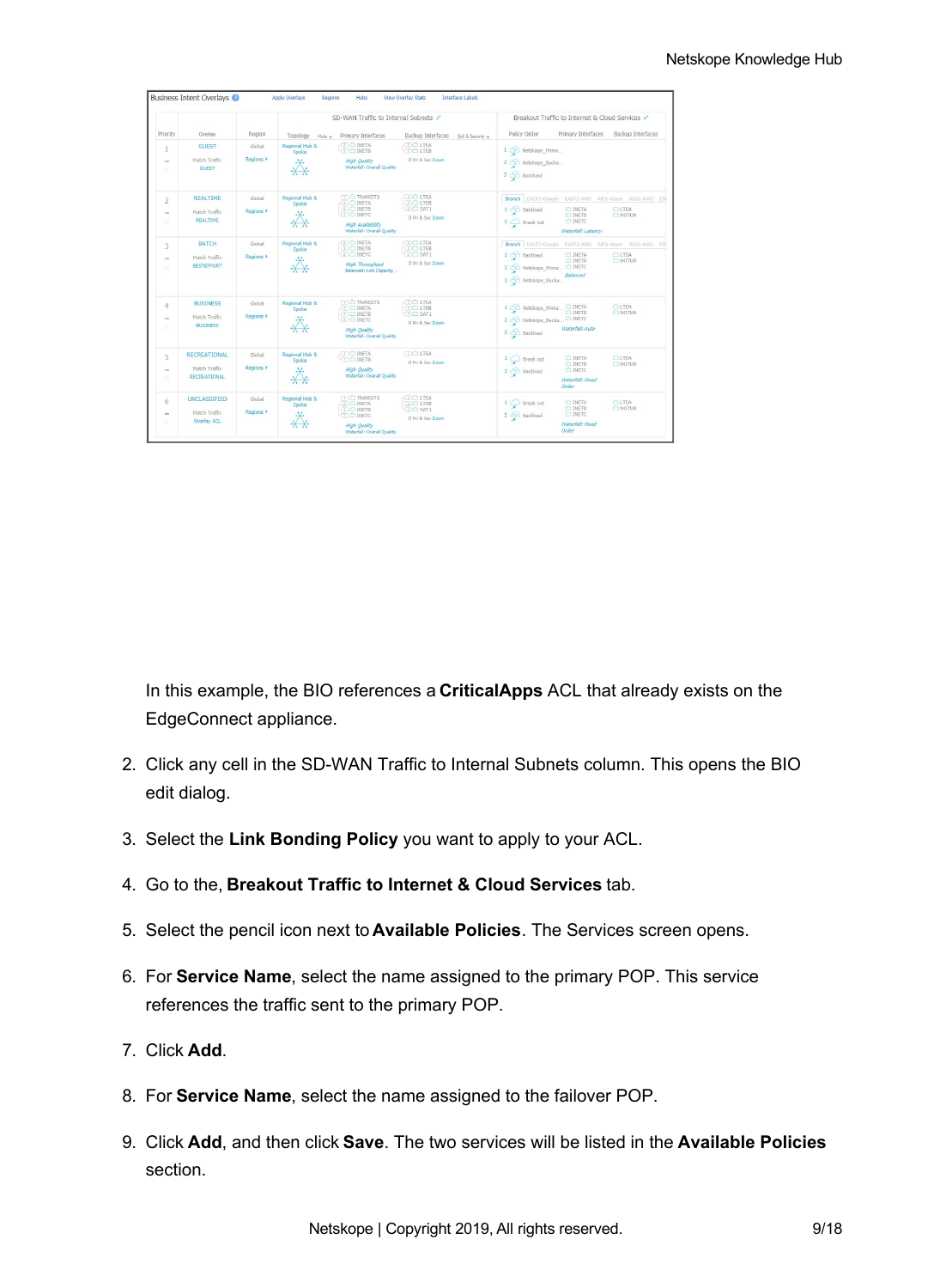- 10. Drag the services to the **Preferred Policy Order** section.
- 11. In the **Preferred Policy Order** section, move the primary POP service above the failover POP service. By moving the primary POP to the top of the list, traffic is automatically forwarded to the primary POP.
- 12. Click **OK**.
- 13. Click **Save** and **Apply changes to the Overlay**. You have now configured a business intent overlay that points to the new IPsec VPN tunnels.

Your changes will be highlighted in the BIO table, but they have not yet been applied.

## Active - Active Internet Use Case

When an EdgeConnect appliance has access to the Internet using two internet service providers, **ISP1** and **ISP2**, the appliance can create four IPsec VPN tunnels to the primary and failover POPs as shown in the following figure. Only the primary tunnels from both **ISP1** and **ISP2** carry the traffic to the primary POP unless one of the primary tunnels or the primary POP is unavailable.



When you create the IPsec tunnels on the Business Intent Overlay screen, you allow the EdgeConnect appliance to load balance traffic to the primary POP using **ISP1** and **ISP2** by providing the same service name for the primary tunnels from both ISPs. This is a flow-based load balancing method.

#### **Create a Second Tunnel on Netskope**

- 1. Log in to the Netskope portal.
- 2. On the Home page, click **Settings** in the bottom left.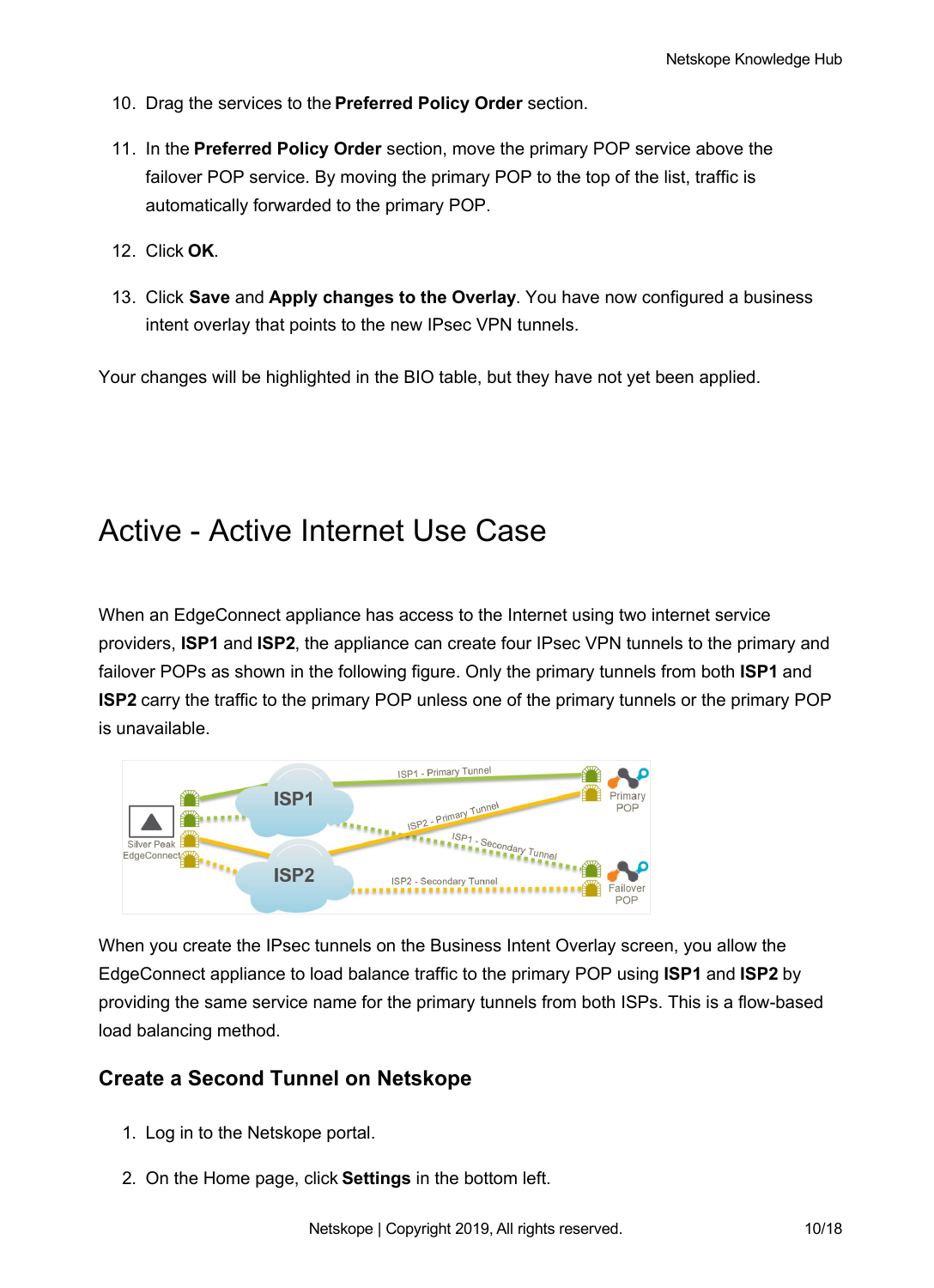- 3. Under Settings, click **Security Cloud Platform**.
- 4. Under Traffic Steering, click **IPSec**. The IPSec page will list all your configured IPSec tunnels.
- 5. Click the **Add New Tunnel** button at the top of the page. The Add New IPSec Tunnel page opens.
- 6. Enter or select the new tunnel parameters as follows:

| <b>Parameter</b>            | <b>Description</b>                                                                                                                                   |
|-----------------------------|------------------------------------------------------------------------------------------------------------------------------------------------------|
| <b>Tunnel Name</b>          | Enter a descriptive name for the tunnel.<br>For example, use some combination of<br>the appliance name and interface name.                           |
|                             | The public IP address of the WAN<br>interface on the EdgeConnect appliance<br>that will originate the IPSec tunnel.                                  |
| Source IP Address           | In Unity Orchestrator, you can determine<br>an interface's public IP address on the<br>Interfaces page (Configuration ><br>Networking > Interfaces). |
|                             | Enter a unique name that will identify the<br>EdgeConnect source for this tunnel.                                                                    |
| Source Identity             | Use the source identity as the Local IKE<br>Identifier when configuring the tunnel on<br>the EdgeConnect appliance.                                  |
| <b>Primary Netskope POP</b> | Select the same primary Netskope POP<br>that was used for the first tunnel.                                                                          |
| Failover Netskope POP       | Select the same failover POP that was<br>used for the first tunnel.                                                                                  |
| Pre-shared Key              | Enter a complex pre-shared key that<br>both sides of the tunnel will use to<br>authenticate one another.<br>Use the same pre-shared key when         |
|                             | configuring the tunnel on the<br>EdgeConnect appliance.                                                                                              |
| <b>Encryption Cipher</b>    | Select AES128-CBC or AES256-CBC<br>for encrypting the connection.                                                                                    |
| Maximum Bandwidth           | Select the maximum bandwidth to allow<br>on the tunnel.                                                                                              |

7. When the tunnel configuration is complete, click **Add**.

You should see the new tunnel displayed on the Netskope IPSec page.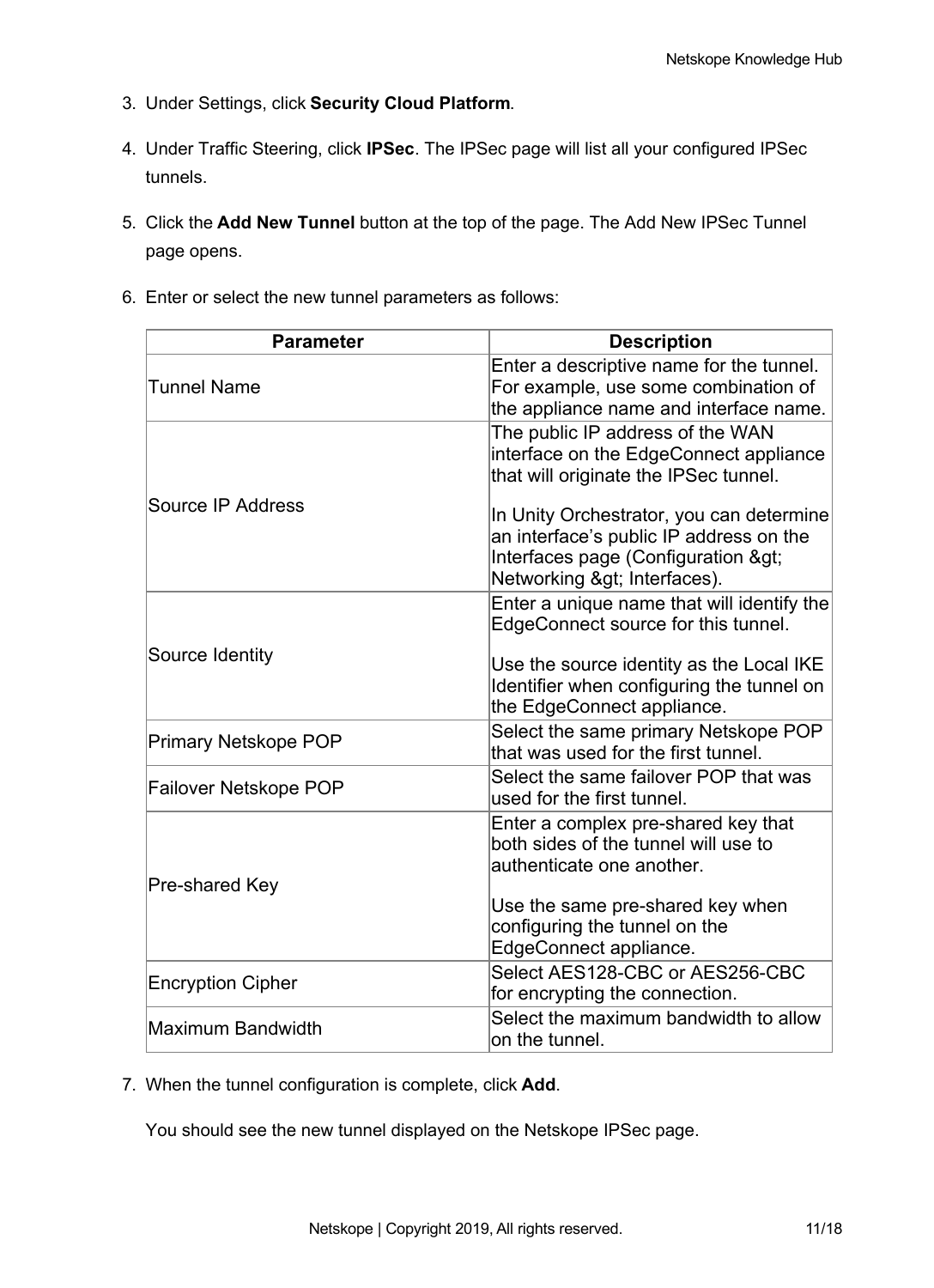| Security Cloud Platform > Traffic Steering ><br><b>IPSec</b> |                                                                                                                                      |                 |                                    |                                           |                                 |  |
|--------------------------------------------------------------|--------------------------------------------------------------------------------------------------------------------------------------|-----------------|------------------------------------|-------------------------------------------|---------------------------------|--|
|                                                              | Create and manage secure IPSec tunnels from your source devices such as routers and firewalls to Netskope's point of presence(POPs). |                 |                                    |                                           |                                 |  |
| View Supported IPSec Options here.                           |                                                                                                                                      |                 |                                    |                                           |                                 |  |
| <b>ADD NEW TUNNEL</b>                                        | <b>IMPORT TUNNELS FROM CSV</b>                                                                                                       |                 |                                    |                                           |                                 |  |
| <b>IPSec Tunnels</b><br>9 TUNNELS                            |                                                                                                                                      |                 | Sort by:<br>Name                   | <b>ENABLE</b><br>$\overline{\phantom{a}}$ | <b>DISABLE</b><br><b>DELETE</b> |  |
| <b>STATUS</b>                                                | NAME <sup>+</sup>                                                                                                                    | SOURCE IDENTITY | PRIMARY POP                        | <b>ENCRYPTION</b>                         | <b>THROUGHPUT</b>               |  |
| $\uparrow$<br>$\mathbb{R}$                                   | kennesaw1-ineta                                                                                                                      | kennesaw1-ineta | 163.116.135.38 (NYC1 -  AES128-CBC |                                           | 0.00 Kbps                       |  |
| $\tilde{?}$                                                  | kennesaw1-inetb                                                                                                                      | kennesaw1-inetb | 163.116.135.38 (NYC1 -  AES128-CBC |                                           | 0.00 Kbps                       |  |

#### **Configure Additional Tunnels on EdgeConnect**

To enable the active - active breakout scenario, you will create two additional IPSec tunnels to the same primary POP and the same failover POP from a secondary internet interface on your EdgeConnect appliance.

#### **Create a Tunnel to a Primary POP**

- 1. Log in to Silver Peak Unity Orchestrator.
- 2. In the device tree on the left, select the EdgeConnect appliance where you want to configure the tunnel to Netskope.
- 3. Open the Tunnels tab (click Configuration > Networking > Tunnels > Tunnels).
- 4. Click the edit icon to the left of any row in the table of tunnels.
- 5. On the tunnels detail page, click the **Passthrough** button at the top of the table, and then click the **Add Tunnel** button. The Add Passthrough Tunnel dialog appears.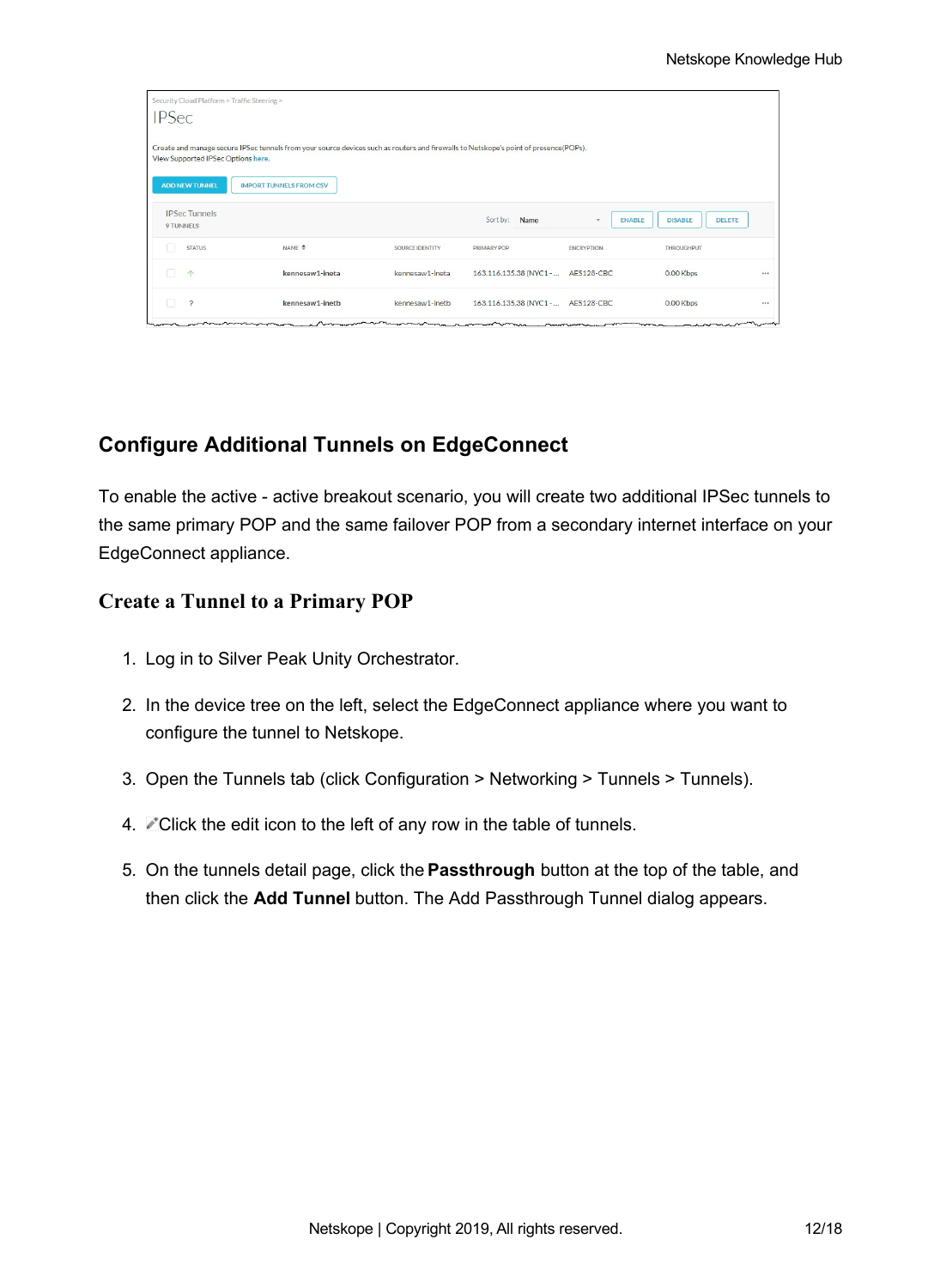| Add Passthrough Tunnel |                | ×    |
|------------------------|----------------|------|
| General                |                |      |
| General                |                |      |
| Alias                  |                |      |
| Mode                   | GRE            |      |
| Admin                  | UD             |      |
| Local IP               | Type to select |      |
| Remote IP              |                |      |
| NAT                    | ٣.<br>none     |      |
| Peer/Service           | Type to select |      |
| Auto Max BW Enabled    | ✔              |      |
| Max BW Kbps            |                | Kbps |

6. Enter or select the new tunnel parameters as follows:

| <b>Parameter</b> | <b>Description</b>                                                                                                                                   |  |  |
|------------------|------------------------------------------------------------------------------------------------------------------------------------------------------|--|--|
| Alias            | Enter a descriptive name for the tunnel.                                                                                                             |  |  |
| Mode             | Select <b>IPSec.</b>                                                                                                                                 |  |  |
| Admin            | The administrative state of the tunnel.<br>You can leave this at the default value of<br>up.                                                         |  |  |
| lLocal IP        | The IP address of the WAN interface<br>that will originate the IPSec tunnel. This<br>should be the WAN interface associated<br>with your second ISP. |  |  |
| Remote IP        | Enter the IP address of the primary<br>Netskope POP that you configured in<br>Netskope.                                                              |  |  |
| <b>NAT</b>       | This should be set tonone.                                                                                                                           |  |  |
| Peer/Service     | Enter the same service that was used<br>for the first EdgeConnect tunnel.                                                                            |  |  |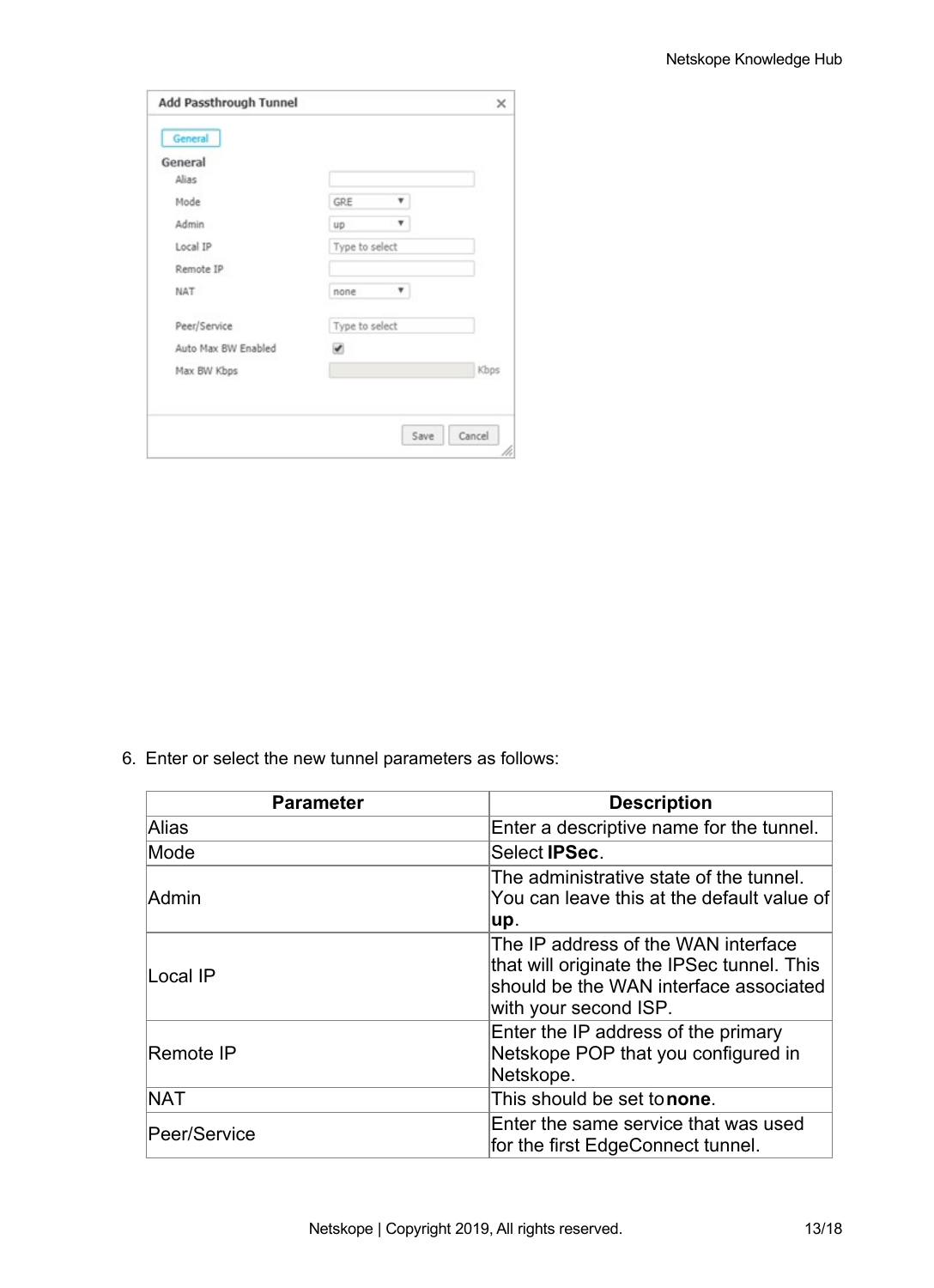|                                                                                                                                                                  | <b>Parameter</b>                                                                                                                        | <b>Description</b>                                                                                   |  |  |
|------------------------------------------------------------------------------------------------------------------------------------------------------------------|-----------------------------------------------------------------------------------------------------------------------------------------|------------------------------------------------------------------------------------------------------|--|--|
| Auto Max BW Enabled<br>Max<br><b>BW Kbps</b>                                                                                                                     |                                                                                                                                         | Leave this checkbox selected to let the<br>appliance auto-negotiate the maximum<br>tunnel bandwidth. |  |  |
|                                                                                                                                                                  |                                                                                                                                         | This field is not available when auto<br>bandwidth is enabled.                                       |  |  |
| Add Passthrough Tunnel                                                                                                                                           |                                                                                                                                         | $\times$                                                                                             |  |  |
| General<br><b>IKE</b><br>IPsec<br>General<br>Alias<br>Mode<br>Admin<br>Local IP<br>Remote IP<br><b>NAT</b><br>Peer/Service<br>Auto Max BW Enabled<br>Max BW Kbps | ThirdParty Netskope INETB P<br>IPSec<br>$\checkmark$<br>$\checkmark$<br>up<br>163.116.135.38<br>◡<br>none<br>Netskope_Primary_POP1<br>ℐ | Kbps                                                                                                 |  |  |
|                                                                                                                                                                  | Cancel<br>Save                                                                                                                          | 11.                                                                                                  |  |  |

- 7. Click **IKE** in the Add Passthrough Tunnel dialog.
- 8. Enter or select the new tunnel parameters as follows:

Set the IKE Version to IKE v2 first as it will change some of the other fields available.

| <b>Parameter</b>         | <b>Description</b>                                                                          |  |  |
|--------------------------|---------------------------------------------------------------------------------------------|--|--|
| <b>IKE Version</b>       | Set this to <b>IKE v2</b> .                                                                 |  |  |
| Preshared Key            | Enter the same preshared key that you<br>created on Netskope.                               |  |  |
| Authentication Algorithm | Select SHA1.                                                                                |  |  |
| Encryption Algorithm     | Select the same algorithm as on<br>Netskope (AES-128 or AES-256).                           |  |  |
| Diffie-Hellman Group     | Select 14.                                                                                  |  |  |
| Rekey Interval/Lifetime  | Leave this at the default value of 480.                                                     |  |  |
| Dead Peer Detection      | You can leave the delay time at its<br>default value, and retry count cannot be<br>changed. |  |  |
| Local IKE Identifier     | Enter the Source Identity that you<br>assigned to the second tunnel on<br>Netskope.         |  |  |
| Remote                   | Enter the IP address of the primary<br>Netskope POP that you configured in                  |  |  |
| <b>IKE</b> Identifier    | Netskope.                                                                                   |  |  |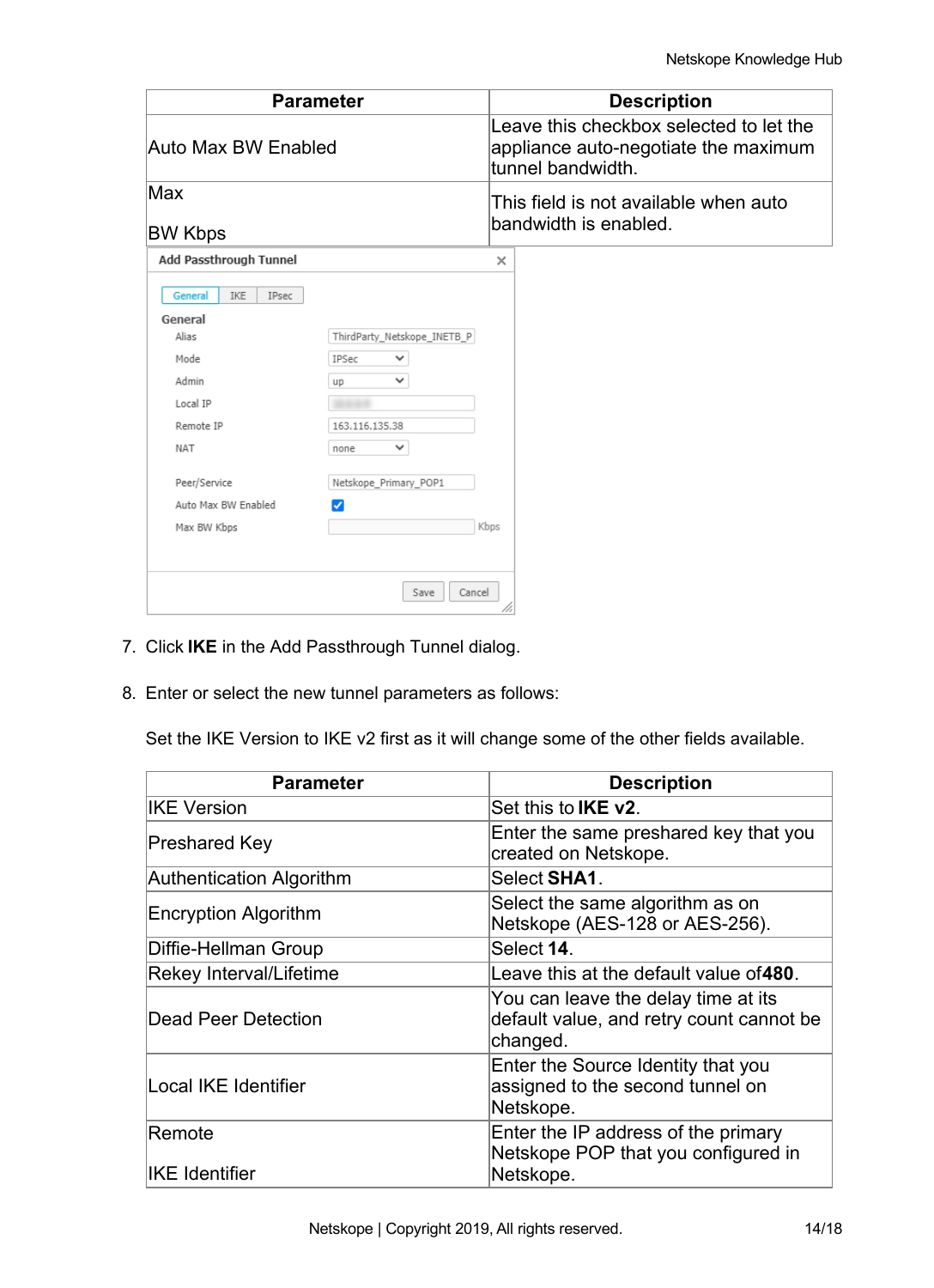| <b>Parameter</b>          |                                |          | <b>Description</b>            |
|---------------------------|--------------------------------|----------|-------------------------------|
| Phase 1 Mode              |                                |          | This value cannot be changed. |
| Modify Passthrough Tunnel |                                | $\times$ |                               |
| General<br>IPsec<br>IKE   |                                |          |                               |
| IKE                       |                                |          |                               |
| Preshared Key             |                                |          |                               |
| Authentication Algorithm  | SHA1<br>۷                      |          |                               |
| Encryption Algorithm      | AES-256<br>۷                   |          |                               |
| Diffie-Hellman Group      | ۰<br>14                        |          |                               |
| Rekey Interval/Lifetime   | 480                            | Mins     |                               |
| Dead Peer Detection       |                                |          |                               |
| Delay time                | 10                             | Secs     |                               |
| Retry Count               | 3                              |          |                               |
|                           | DPD effective timeout 34 Secs. |          |                               |
| Local IKE Identifier      |                                |          |                               |
| Remote IKE Identifier     | 163.116.135.38                 |          |                               |
| Phase 1 Mode              | Aggressive <b>v</b>            |          |                               |
|                           | IKE v2<br>۳                    |          |                               |

- 9. Click **IPSec** in the Add Passthrough Tunnel dialog.
- 10. Enter or select the new tunnel parameters as follows:

| <b>Parameter</b>                     | <b>Description</b>                               |
|--------------------------------------|--------------------------------------------------|
| Authentication Algorithm             | Select SHA1.                                     |
| Encryption Algorithm                 | Select AES-128.                                  |
| Enable IPsec Anti-Replay Window      | Leave this checkbox selected.                    |
| Rekey Interval/Lifetime              | You can leave these values at their<br>defaults. |
| <b>Perfect Forward Secrecy Group</b> | This can be left at the default value of<br>14.  |
| Modify Dacethrough Tunnol            | $\sim$                                           |

| IKE<br>General<br><b>IPsec</b>  |              |                          |
|---------------------------------|--------------|--------------------------|
| <b>IPsec</b>                    |              |                          |
| Authentication Algorithm        | SHA1<br>v    |                          |
| Encryption Algorithm            | ۳<br>AES-128 |                          |
| Enable IPsec Anti-replay Window | ✔            |                          |
| Rekey Interval/Lifetime         | 120          | Mins $(0 = disabeled)$   |
|                                 | 0            | MegaBytes (0 = disabled) |
| Perfect Forward Secrecy Group   | ۳<br>14      |                          |
|                                 |              |                          |
|                                 |              |                          |
|                                 |              | Cancel<br>Save           |

11. When the settings for General, IKE, and IPsec are complete, click**Save** to create the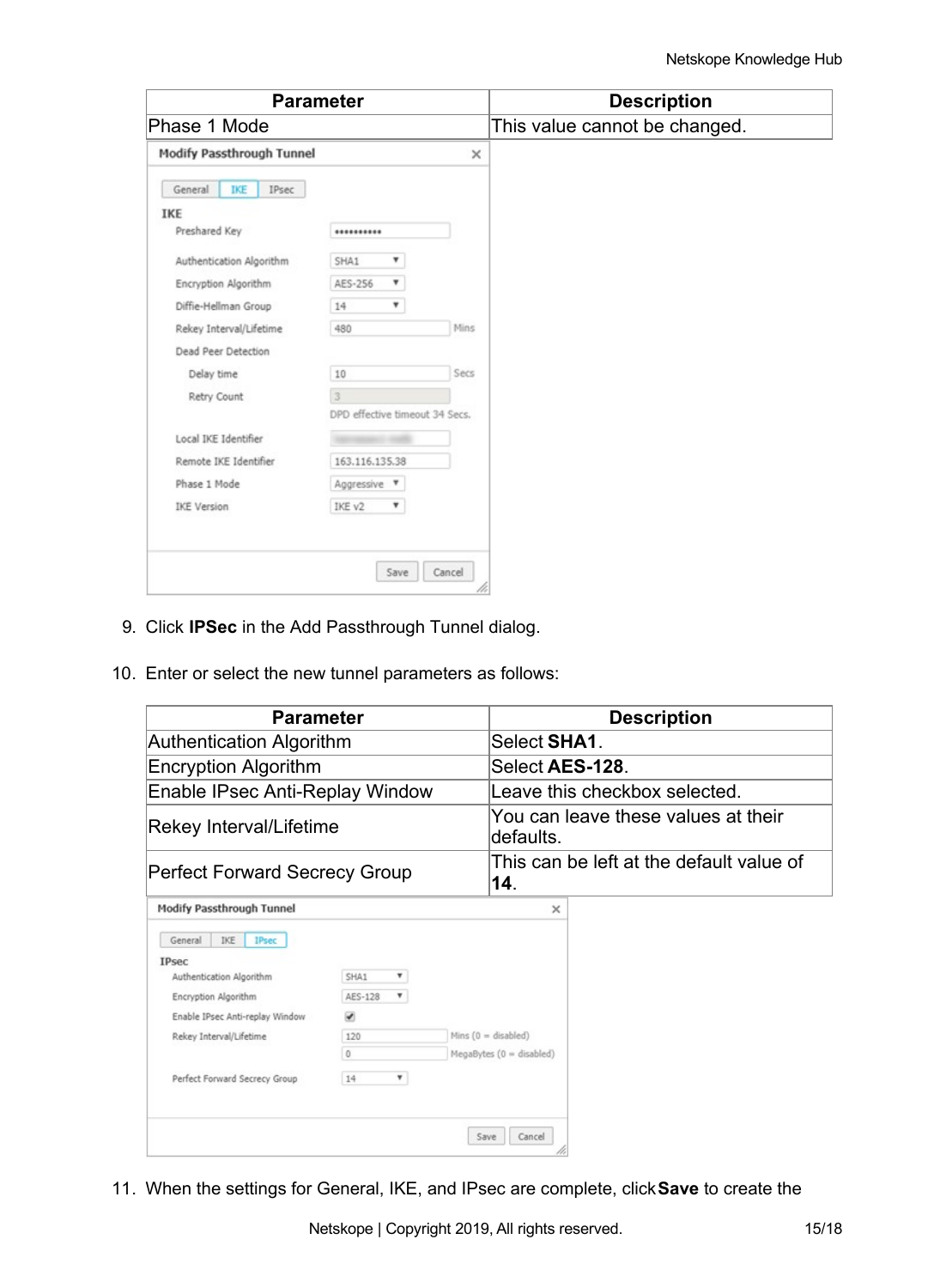new tunnel.

#### **Create Tunnel to Failover POP**

- 1. Click **Add Tunnel** to create a second tunnel to the failover POP.
- 2. Use the same values that you used for the first tunnel except for the following:
	- Alias: Use a different name for the second Silver Peak tunnel.
	- Remote IP: Enter the IP address of the failover POP that you configured in Netskope.
	- Peer/Service: Enter the same service name to direct traffic to the failover POP (same as the second EdgeConnect tunnel).
	- Remote IKE Identifier: Use the IP address of the failover POP.

After creating the IPsec tunnels from the EdgeConnect appliance to the primary and failover POPs using **ISP1** and **ISP2**, there are no additional changes to be made to the existing BIO. Proceed to, [Configure](https://support.netskope.com/hc/articles/4402142531479#UUID-82106f7b-83d2-6b82-5e8b-47b94d5d14bf) Business Intent Overlay Policies if needed.

#### **Configure Business Intent Overlay Policies**

Complete the following steps to configure BIO policies to associate with Netskope.

After creating the IPsec tunnels from the EdgeConnect appliance to the primary and failover POPs, create a business intent overlay (BIO) that points to those IPsec tunnels. Using access control lists (ACL), specify the applications that you want to forward to Netskope on the BIO screen.

Before creating a BIO, create ACLs on the **Configuration** > **Template** screen and apply them on the EdgeConnect appliance. Refer to the BIO and ACL online help for more information.

1. On the Orchestrator home screen, select **Configuration** > **Business Intent Overlays**.

The **Business Intent Overlays** tab opens.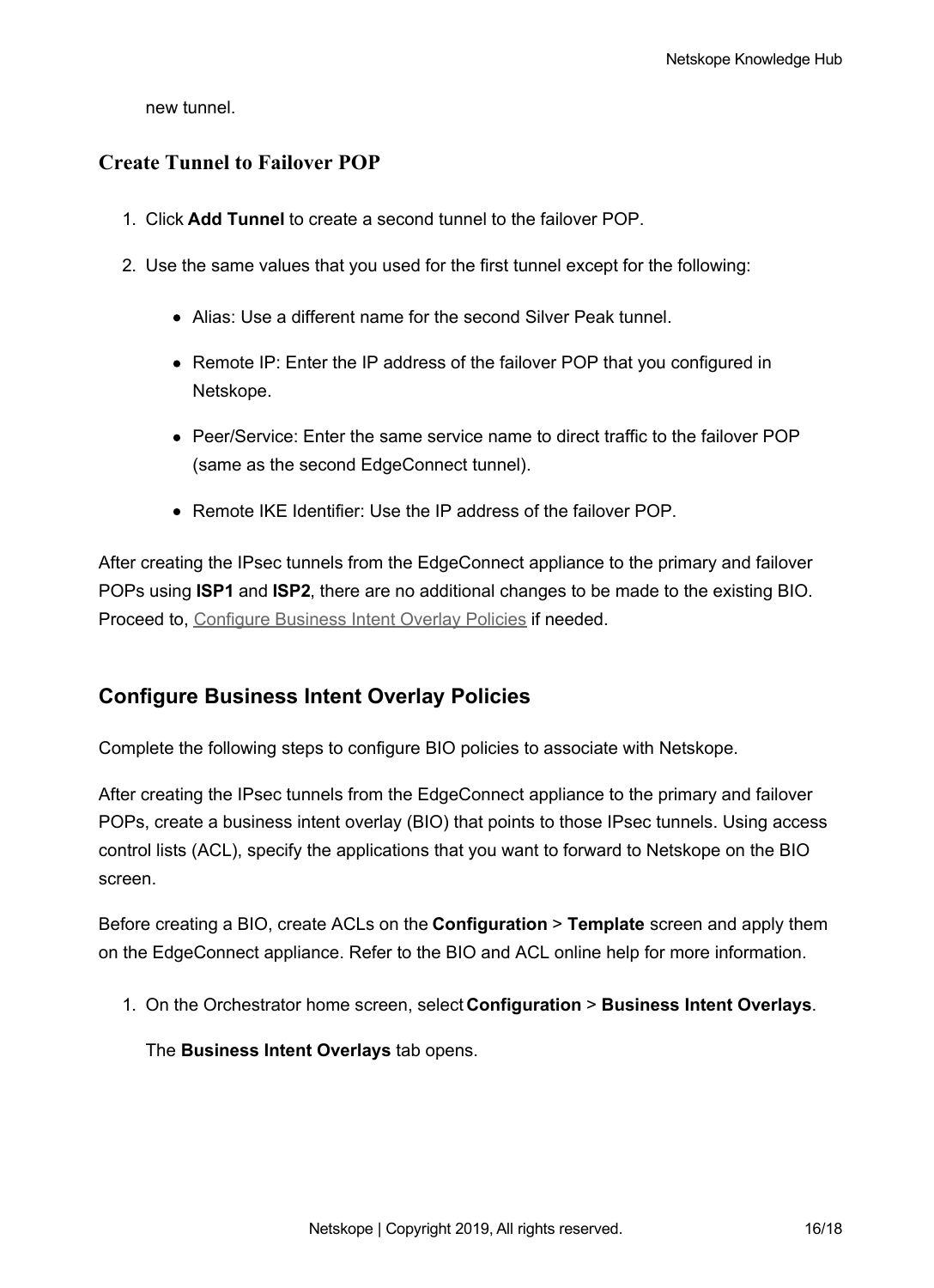|                           |                               |                               | SD-WAN Traffic to Internal Subnets / |                                                   |                                              |                                                                                             | Breakout Traffic to Internet & Cloud Services |                                  |  |
|---------------------------|-------------------------------|-------------------------------|--------------------------------------|---------------------------------------------------|----------------------------------------------|---------------------------------------------------------------------------------------------|-----------------------------------------------|----------------------------------|--|
| Priority                  | Overlay                       | Region                        | Topology<br>$Hubs +$                 | Primary Interfaces                                | <b>Backup Interfaces</b><br>OoS & Security + | Policy Order                                                                                | Primary Interfaces                            | <b>Backup Interfaces</b>         |  |
|                           | <b>GUEST</b>                  | Global                        | Regional Hub &<br>Spoke              | $-2$ $\Omega$ INETA<br>$\sqrt{2}$ C INETB         | $-20$ LTEA<br>20 LTEB                        | 1 Cr. Netskope_Prima                                                                        |                                               |                                  |  |
| $\equiv$<br>Ÿ             | Match Traffic<br><b>GUEST</b> | Regions F                     |                                      | High Ouality<br>Waterfall: Overall Quality        | If Pri & Sec Down                            | 2 CO Netskope Backu<br>3 Cy Backhaul                                                        |                                               |                                  |  |
| $\overline{\phantom{a}}$  | <b>REALTIME</b>               | Global                        | Regional Hub &<br>Spoke              | $\top$ $\triangle$ TRANSIT1<br>$\sqrt{2}$ C INETA | $\Box$ $\Box$ LTEA<br>20 LTEB                | Branch EAST3-Google EAST2-AWS APJ1-Azure AUS1-AWS EM                                        |                                               |                                  |  |
| $\equiv$                  | Match Traffic                 | Regions $\blacktriangleright$ |                                      | 20 INETB<br>2 C INETC                             | $(2)$ $\bigcap$ SAT1                         | 1 3 Backhaul                                                                                | <b>C INETA</b>                                | <b>CILTEA</b>                    |  |
| ×                         | <b>REALTIME</b>               |                               |                                      |                                                   | If Pri & Sec Down                            | $2$ Break out                                                                               | C INETB<br><b>C</b> INETC                     | <b>C NOTUN</b>                   |  |
|                           |                               |                               |                                      | High Availability<br>Waterfall: Overall Quality   |                                              |                                                                                             | Waterfall: Latency                            |                                  |  |
| 3                         | <b>RATCH</b>                  | Global                        | Regional Hub &<br>Spoke              | $-22$ $\cap$ INETA<br><b>20 CLINETB</b>           | $-20$ LTEA<br><b>20 LTEB</b>                 | Branch EAST3-Google                                                                         |                                               | EAST2-AWS APJ1-Azure AUS1-AWS EM |  |
| $\overline{\phantom{a}}$  | Match Traffic                 | Regions <b>F</b>              |                                      | <b>ELCUMETC</b>                                   | $-2$ $\cap$ SAT1                             | 1 < Backhaul                                                                                | <b>C INETA</b>                                | CLIFA                            |  |
| ×                         | <b>BESTEFFORT</b>             |                               |                                      | <b>High Throughput</b><br>Balanced: Link Capacity | If Pri & Sec Down                            | C INFTB<br><b>C NOTUN</b><br>2 CO Netskope Prima C INETC<br>Balanced<br>3 CY Netskope Backu |                                               |                                  |  |
| $\overline{4}$            | <b>BUSINESS</b>               | Global                        | Regional Hub &<br>Spoke              | $\cap$ $\bigcirc$ TRANSIT1<br>$-2$ $\cap$ INETA   | $-20$ LTEA<br>$(2)$ $\bigcap$ LTEB           | 1 3 Netskope_Prima O INETA                                                                  |                                               | <b>CILTEA</b>                    |  |
| $=$                       | Match Traffic                 | Regions $\blacktriangleright$ |                                      | 2 C INETB<br>$(2)$ $\bigcap$ INETC                | $(2)$ $\bigcap$ SAT1                         |                                                                                             | <b>C INETB</b><br>C INETC                     | <b>CINOTUN</b>                   |  |
| ×                         | <b>BUSINESS</b>               |                               |                                      | High Quality<br>Waterfall: Overall Quality        | If Pri & Sec Down                            | 2 Cro Netskope Backu<br>3 CD Backhaul                                                       | Waterfall: Auto                               |                                  |  |
| 5                         | <b>RECREATIONAL</b>           | Global                        | Regional Hub &<br>Spoke              | COCOINETA<br><b>TIC INFTB</b>                     | <b>COLTEA</b>                                | $1 \bigcirc$ Break out                                                                      | <b>C</b> INETA                                | CLTEA                            |  |
| $\sim$                    | Match Traffic                 | Regions $\blacktriangleright$ |                                      | High Ouality                                      | If Pri & Sec Down                            | 2 3 Backhaul                                                                                | <b>C INETB</b><br>C INETC                     | <b>C NOTUN</b>                   |  |
| $\scriptstyle\rm\!\times$ | <b>RECREATIONAL</b>           |                               |                                      | Waterfall: Overall Quality                        |                                              |                                                                                             | Waterfall: Fixed<br>Order                     |                                  |  |
| 6                         | <b>UNCLASSIFIED</b>           | Global                        | Regional Hub &<br>Spoke              | <b>TTO TRANSIT1</b><br>$-22$ C INETA              | $-22$ C LTEA<br><b>②△LTEB</b>                | $1$ $\bigcirc$ Break out                                                                    | <b>C INETA</b>                                | <b>CHLTEA</b>                    |  |
| $\sim$                    | Match Traffic                 | Regions $\blacktriangleright$ |                                      | (2) C INETB<br>$(2)$ $\bigcap$ INETC              | $(2)$ $\bigcirc$ SAT1                        | 2 3 Backhaul                                                                                | C INETB<br><b>C INETC</b>                     | <b>C NOTUN</b>                   |  |
| $\!\times\!$              | Overlay ACL                   |                               |                                      | High Ouality                                      | If Pri & Sec Down                            |                                                                                             | Waterfall: Fixed                              |                                  |  |

In this example, the BIO references a **CriticalApps** ACL that already exists on the EdgeConnect appliance.

- 2. Click any cell in the SD-WAN Traffic to Internal Subnets column. This opens the BIO edit dialog.
- 3. Select the **Link Bonding Policy** you want to apply to your ACL.
- 4. Go to the, **Breakout Traffic to Internet & Cloud Services** tab.
- 5. Select the pencil icon next to **Available Policies**. The Services screen opens.
- 6. For **Service Name**, select the name assigned to the primary POP. This service references the traffic sent to the primary POP.
- 7. Click **Add**.
- 8. For **Service Name**, select the name assigned to the failover POP.
- 9. Click **Add**, and then click **Save**. The two services will be listed in the **Available Policies** section.
- 10. Drag the services to the **Preferred Policy Order** section.
- 11. In the **Preferred Policy Order** section, move the primary POP service above the